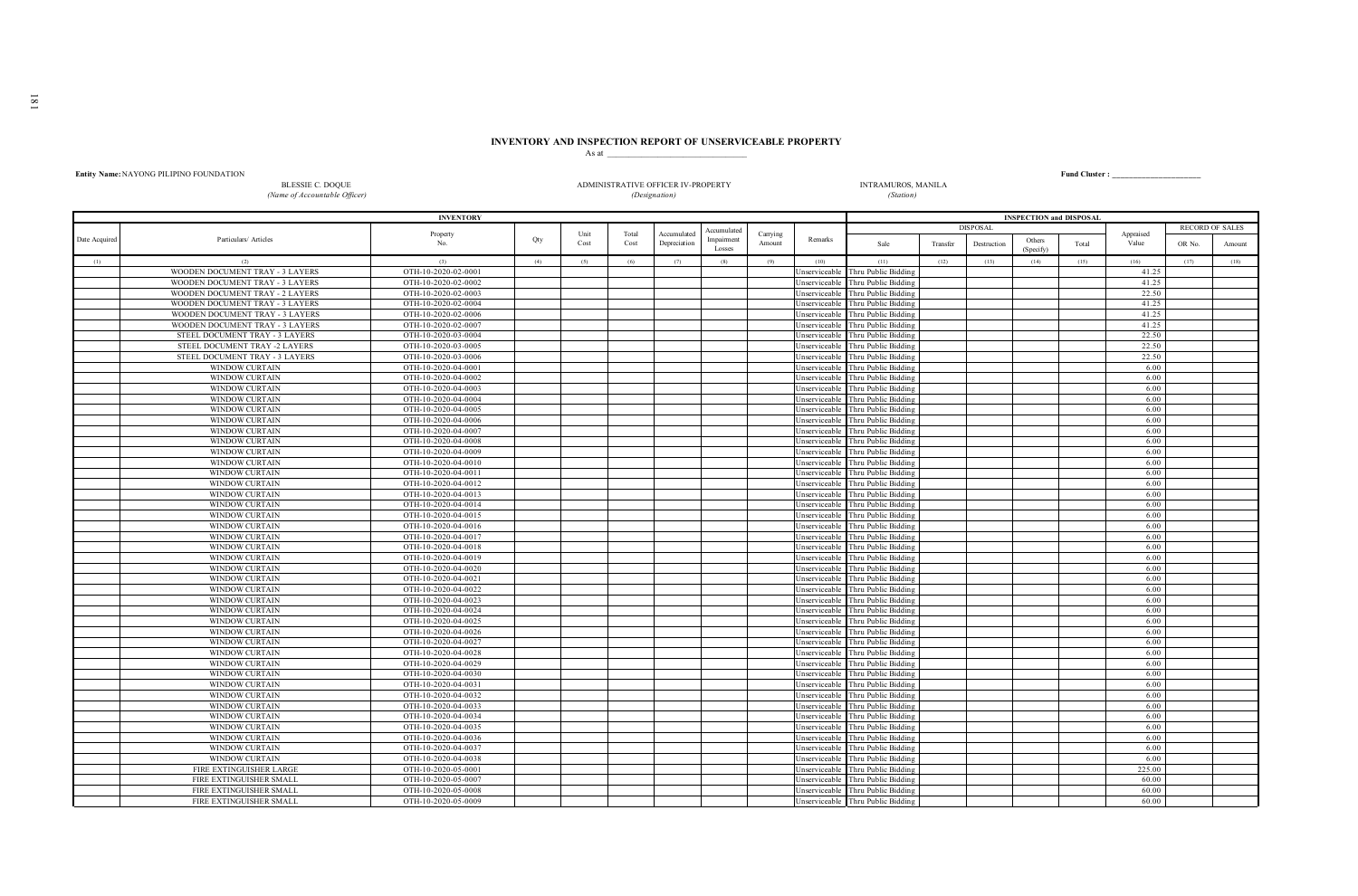| FIRE EXTINGUISHER SMALL     | OTH-10-2020-05-0010 |  |  |               | Unserviceable Thru Public Bidding |  | 60.00  |  |
|-----------------------------|---------------------|--|--|---------------|-----------------------------------|--|--------|--|
| FIRE EXTINGUISHER SMALL     | OTH-10-2020-05-0011 |  |  |               | Unserviceable Thru Public Bidding |  | 60.00  |  |
| FIRE EXTINGUISHER SMALL     | OTH-10-2020-05-0012 |  |  | Unserviceable | Thru Public Bidding               |  | 60.00  |  |
| FIRE EXTINGUISHER SMALL     | OTH-10-2020-05-0013 |  |  | Unserviceable | hru Public Bidding                |  | 60.00  |  |
| FIRE EXTINGUISHER SMALL     | OTH-10-2020-05-0014 |  |  | Unserviceable | Thru Public Bidding               |  | 60.00  |  |
| FIRE EXTINGUISHER SMALL     | OTH-10-2020-05-0015 |  |  |               | Unserviceable Thru Public Bidding |  | 60.00  |  |
| FIRE EXTINGUISHER SMALL     | OTH-10-2020-05-0016 |  |  |               |                                   |  | 60.00  |  |
|                             |                     |  |  | Unserviceable | Thru Public Bidding               |  |        |  |
| FIRE EXTINGUISHER SMALL     | OTH-10-2020-05-0017 |  |  | Jnserviceable | Thru Public Bidding               |  | 60.00  |  |
| FIRE EXTINGUISHER SMALL     | OTH-10-2020-05-0018 |  |  | Unserviceable | <b>Thru Public Bidding</b>        |  | 60.00  |  |
| FIRE EXTINGUISHER SMALL     | OTH-10-2020-05-0019 |  |  | Unserviceable | <b>Thru Public Bidding</b>        |  | 60.00  |  |
| FIRE EXTINGUISHER SMALL     | OTH-10-2020-05-0020 |  |  | Unserviceable | Thru Public Bidding               |  | 60.00  |  |
| FIRE EXTINGUISHER SMALL     | OTH-10-2020-05-0021 |  |  |               | Unserviceable Thru Public Bidding |  | 60.00  |  |
| FIRE EXTINGUISHER SMALL     | OTH-10-2020-05-0022 |  |  | Unserviceable | Thru Public Bidding               |  | 60.00  |  |
|                             |                     |  |  |               |                                   |  |        |  |
| FIRE EXTINGUISHER SMALL     | OTH-10-2020-05-0023 |  |  | Jnserviceable | Thru Public Biddins               |  | 60.00  |  |
| FIRE EXTINGUISHER SMALL     | OTH-10-2020-05-0024 |  |  | Unserviceable | Thru Public Bidding               |  | 60.00  |  |
| FIRE EXTINGUISHER SMALL     | OTH-10-2020-05-0025 |  |  | Unserviceable | Thru Public Biddins               |  | 60.00  |  |
| FIRE EXTINGUISHER SMALL     | OTH-10-2020-05-0026 |  |  | Unserviceable | Thru Public Bidding               |  | 60.00  |  |
| FIRE EXTINGUISHER SMALL     | OTH-10-2020-05-0027 |  |  |               | Unserviceable Thru Public Bidding |  | 60.00  |  |
| FIRE EXTINGUISHER SMALL     | OTH-10-2020-05-0028 |  |  |               | Unserviceable Thru Public Bidding |  | 60.00  |  |
| FIRE EXTINGUISHER SMALL     | OTH-10-2020-05-0029 |  |  | Unserviceable | Thru Public Bidding               |  | 60.00  |  |
|                             |                     |  |  |               |                                   |  |        |  |
| FIRE EXTINGUISHER SMALL     | OTH-10-2020-05-0030 |  |  | Unserviceable | Thru Public Bidding               |  | 60.00  |  |
| FIRE EXTINGUISHER SMALL     | OTH-10-2020-05-0031 |  |  | Unserviceable | Thru Public Bidding               |  | 60.00  |  |
| FIRE EXTINGUISHER SMALL     | OTH-10-2020-05-0032 |  |  | Unserviceable | Thru Public Bidding               |  | 60.00  |  |
| FIRE EXTINGUISHER SMALL     | OTH-10-2020-05-0033 |  |  |               | Unserviceable Thru Public Bidding |  | 60.00  |  |
| FIRE EXTINGUISHER SMALL     | OTH-10-2020-05-0034 |  |  | Unserviceable | Thru Public Bidding               |  | 60.00  |  |
| FIRE EXTINGUISHER SMALL     | OTH-10-2020-05-0035 |  |  | Unserviceable | Thru Public Bidding               |  | 60.00  |  |
| FIRE EXTINGUISHER SMALL     | OTH-10-2020-05-0036 |  |  | Jnserviceable | Thru Public Bidding               |  | 60.00  |  |
| FIRE EXTINGUISHER SMALL     | OTH-10-2020-05-0037 |  |  | Unserviceable | Thru Public Bidding               |  | 60.00  |  |
| FIRE EXTINGUISHER SMALL     | OTH-10-2020-05-0038 |  |  | Inserviceable | hru Public Bidding                |  | 60.00  |  |
| FIRE EXTINGUISHER SMALL     | OTH-10-2020-05-0039 |  |  |               | Unserviceable Thru Public Bidding |  | 60.00  |  |
|                             |                     |  |  |               |                                   |  |        |  |
| FIRE EXTINGUISHER SMALL     | OTH-10-2020-05-0040 |  |  |               | Unserviceable Thru Public Bidding |  | 60.00  |  |
| FIRE EXTINGUISHER SMALL     | OTH-10-2020-05-0041 |  |  | Jnserviceable | Thru Public Bidding               |  | 60.00  |  |
| FIRE EXTINGUISHER SMALL     | OTH-10-2020-05-0042 |  |  | Unserviceable | Thru Public Bidding               |  | 60.00  |  |
| FIRE EXTINGUISHER SMALL     | OTH-10-2020-05-0043 |  |  | Unserviceable | Thru Public Bidding               |  | 60.00  |  |
| FIRE EXTINGUISHER SMALL     | OTH-10-2020-05-0044 |  |  | Unserviceable | Thru Public Bidding               |  | 60.00  |  |
| FIRE EXTINGUISHER SMALL     | OTH-10-2020-05-0045 |  |  |               | Unserviceable Thru Public Bidding |  | 60.00  |  |
| FIRE EXTINGUISHER SMALL     | OTH-10-2020-05-0046 |  |  |               | Unserviceable Thru Public Bidding |  | 60.00  |  |
| FIRE EXTINGUISHER SMALL     | OTH-10-2020-05-0047 |  |  | Unserviceable | Thru Public Bidding               |  | 60.00  |  |
| FIRE EXTINGUISHER SMALL     | OTH-10-2020-05-0048 |  |  | Unserviceable | Thru Public Bidding               |  | 60.00  |  |
| FIRE EXTINGUISHER SMALL     | OTH-10-2020-05-0049 |  |  | Unserviceable | Thru Public Bidding               |  | 60.00  |  |
|                             |                     |  |  |               |                                   |  |        |  |
| FIRE EXTINGUISHER SMALL     | OTH-10-2020-05-0050 |  |  | Unserviceable | hru Public Bidding                |  | 60.00  |  |
| FIRE EXTINGUISHER SMALL     | OTH-10-2020-05-0051 |  |  |               | Unserviceable Thru Public Bidding |  | 60.00  |  |
| FIRE EXTINGUISHER SMALL     | OTH-10-2020-05-0052 |  |  |               | Unserviceable Thru Public Bidding |  | 60.00  |  |
| FIRE EXTINGUISHER SMALL     | OTH-10-2020-05-0053 |  |  | Unserviceable | Thru Public Bidding               |  | 60.00  |  |
| FIRE EXTINGUISHER SMALL     | OTH-10-2020-05-0054 |  |  | Jnserviceable | hru Public Bidding                |  | 60.00  |  |
| FIRE EXTINGUISHER SMALL     | OTH-10-2020-05-0055 |  |  | Unserviceable | <b>Thru Public Bidding</b>        |  | 60.00  |  |
| FIRE EXTINGUISHER SMALL     | OTH-10-2020-05-0056 |  |  | Unserviceable | hru Public Bidding                |  | 60.00  |  |
| FIRE EXTINGUISHER SMALL     | OTH-10-2020-05-0057 |  |  | Unserviceable | Thru Public Bidding               |  | 60.00  |  |
|                             |                     |  |  |               |                                   |  | 60.00  |  |
| FIRE EXTINGUISHER SMALL     | OTH-10-2020-05-0058 |  |  |               | Unserviceable Thru Public Bidding |  |        |  |
| FIRE EXTINGUISHER SMALL     | OTH-10-2020-05-0059 |  |  | Unserviceable | Thru Public Bidding               |  | 60.00  |  |
| FIRE EXTINGUISHER SMALL     | OTH-10-2020-05-0060 |  |  | Unserviceable | hru Public Bidding                |  | 60.00  |  |
| FIRE EXTINGUISHER BIG       | OTH-10-2020-05-0062 |  |  | Unserviceable | Thru Public Bidding               |  | 225.00 |  |
| FIRE EXTINGUISHER SMALL     | OTH-10-2020-05-0063 |  |  | Unserviceable | hru Public Bidding                |  | 60.00  |  |
| <b>DOLL/ MANNEQUIN RACK</b> | OTH-10-2020-06-0001 |  |  |               | Unserviceable Thru Public Bidding |  | 7.50   |  |
| DOLL/ MANNEQUIN RACK        | OTH-10-2020-06-0002 |  |  |               | Unserviceable Thru Public Bidding |  | 7.50   |  |
| <b>DOLL/ MANNEQUIN RACK</b> | OTH-10-2020-06-0003 |  |  |               | Unserviceable Thru Public Bidding |  | 7.50   |  |
| DOLL/ MANNEQUIN RACK        | OTH-10-2020-06-0004 |  |  | Unserviceable | Thru Public Bidding               |  | 7.50   |  |
| DOLL/ MANNEQUIN RACK        | OTH-10-2020-06-0006 |  |  | Unserviceable | Thru Public Bidding               |  | 7.50   |  |
|                             |                     |  |  |               |                                   |  | 453.75 |  |
| WHITE BOARD                 | OTH-10-2020-07-0001 |  |  | Unserviceable | hru Public Bidding                |  |        |  |
| WHITE BOARD WITH STAND      | OTH-10-2020-07-0002 |  |  | Unserviceable | Thru Public Bidding               |  | 480.00 |  |
| WHITE BOARD                 | OTH-10-2020-07-0003 |  |  |               | Unserviceable Thru Public Bidding |  | 453.75 |  |
| <b>WHITE BOARD</b>          | OTH-10-2020-07-0004 |  |  |               | Unserviceable Thru Public Bidding |  | 453.75 |  |
| <b>WHITE BOARD</b>          | OTH-10-2020-07-0005 |  |  | Unserviceable | Thru Public Bidding               |  | 453.75 |  |
| WHITE BOARD                 | OTH-10-2020-07-0007 |  |  | Unserviceable | Thru Public Bidding               |  | 453.75 |  |
| <b>WHITE BOARD</b>          | OTH-10-2020-07-0008 |  |  | Unserviceable | <b>Thru Public Bidding</b>        |  | 453.75 |  |
| WHITE BOARD WITH STAND      | OTH-10-2020-07-0009 |  |  | Unserviceable | hru Public Bidding                |  | 480.00 |  |
| WHITE BOARD                 | OTH-10-2020-07-0011 |  |  |               | Unserviceable Thru Public Bidding |  | 453.75 |  |
| WHITE BOARD                 | OTH-10-2020-07-0012 |  |  |               | Unserviceable Thru Public Bidding |  | 453.75 |  |
| WHITE BOARD                 | OTH-10-2020-07-0015 |  |  |               | Unserviceable Thru Public Bidding |  | 453.75 |  |
|                             |                     |  |  |               |                                   |  |        |  |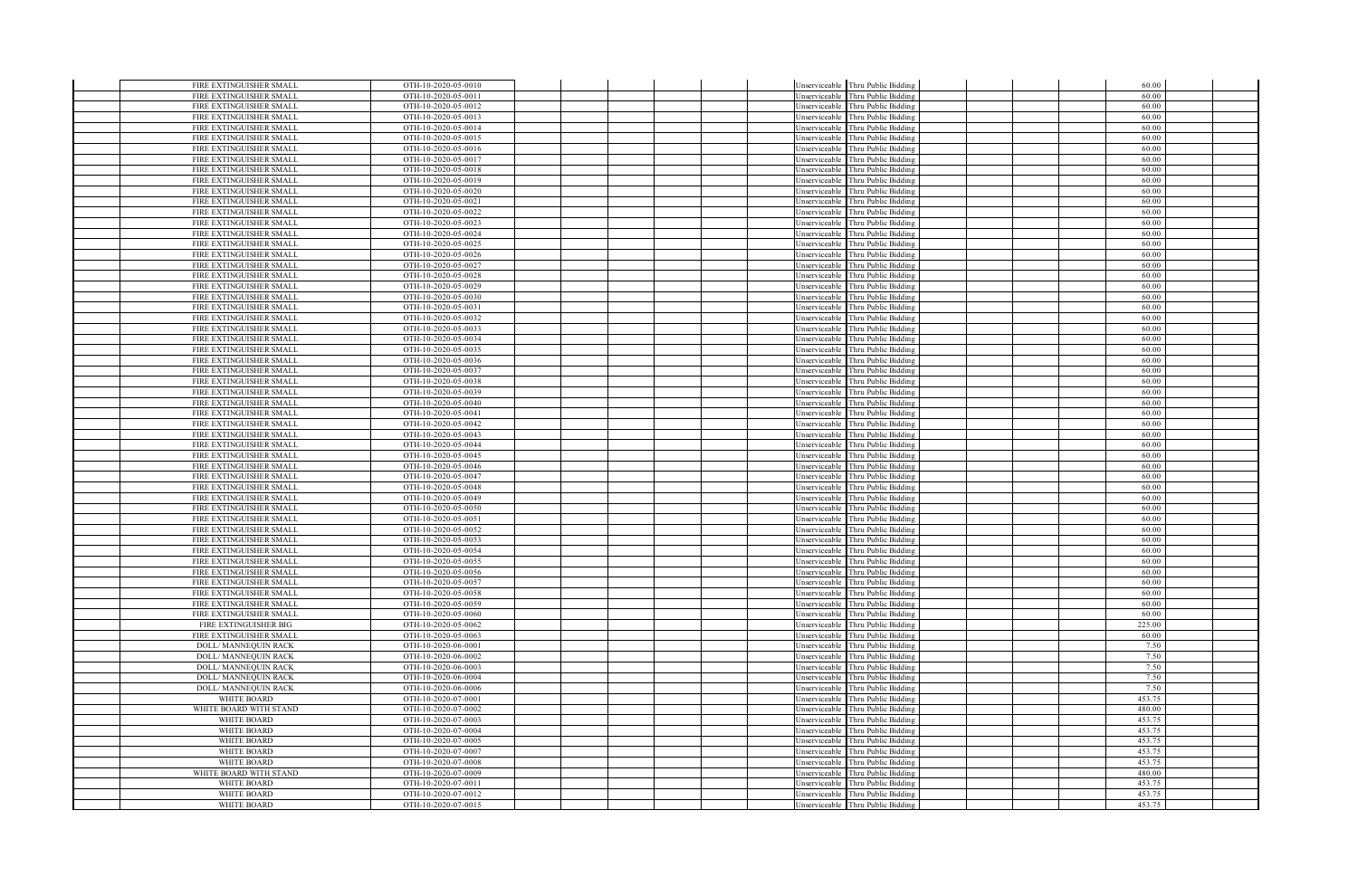| WHITE BOARD                                          | OTH-10-2020-07-0016                        |  |                                | Unserviceable Thru Public Bidding          |  | 453.75           |  |
|------------------------------------------------------|--------------------------------------------|--|--------------------------------|--------------------------------------------|--|------------------|--|
| WHITE BOARD                                          | OTH-10-2020-07-0017                        |  |                                | Jnserviceable Thru Public Bidding          |  | 453.75           |  |
| WHITE BOARD                                          | OTH-10-2020-07-0018                        |  | Jnserviceable                  | Thru Public Bidding                        |  | 453.75           |  |
| WHITE BOARD                                          | OTH-10-2020-07-0019                        |  |                                | Unserviceable Thru Public Bidding          |  | 453.75           |  |
| <b>MIRROR</b>                                        | OTH-10-2020-08-0001                        |  |                                | Jnserviceable Thru Public Bidding          |  | 15.00            |  |
| <b>MIRROR</b>                                        | OTH-10-2020-08-0002                        |  | Inserviceable                  | Thru Public Bidding                        |  | 15.00            |  |
| <b>MIRROR</b>                                        | OTH-10-2020-08-0003                        |  | Jnserviceable                  | Thru Public Bidding                        |  | 15.00            |  |
| <b>MIRROR</b>                                        | OTH-10-2020-08-0004                        |  | Jnserviceable                  | Thru Public Bidding                        |  | 15.00            |  |
| <b>MIRROR</b>                                        | OTH-10-2020-08-0005                        |  | Inserviceable                  | Thru Public Bidding                        |  | 15.00            |  |
| <b>MIRROR</b>                                        | OTH-10-2020-08-0006                        |  |                                | Unserviceable Thru Public Bidding          |  | 15.00            |  |
| <b>MIRROR</b><br><b>MIRROR</b>                       | OTH-10-2020-08-0007<br>OTH-10-2020-08-0008 |  | Jnserviceable<br>Jnserviceable | Thru Public Bidding<br>Thru Public Bidding |  | 15.00<br>15.00   |  |
| <b>MIRROR</b>                                        | OTH-10-2020-08-0009                        |  | Inserviceable                  | Thru Public Bidding                        |  | 15.00            |  |
| <b>MIRROR</b>                                        | OTH-10-2020-08-0010                        |  | Jnserviceable                  | Thru Public Bidding                        |  | 15.00            |  |
| <b>MIRROR</b>                                        | OTH-10-2020-08-0011                        |  | Inserviceable                  | Thru Public Bidding                        |  | 15.00            |  |
| <b>MIRROR</b>                                        | OTH-10-2020-08-0012                        |  | Jnserviceable                  | Thru Public Bidding                        |  | 15.00            |  |
| <b>MIRROR</b>                                        | OTH-10-2020-08-0013                        |  | Unserviceable                  | Thru Public Bidding                        |  | 15.00            |  |
| WOODEN CANDLE HOLDER (SMALL)                         | OTH-10-2020-09-0001                        |  | Inserviceable                  | Thru Public Bidding                        |  | 7.50             |  |
| WOODEN CANDLE HOLDER (MEDIUM)                        | OTH-10-2020-10-0001                        |  | Inserviceable                  | Thru Public Bidding                        |  | 7.50             |  |
| WOODEN CANDLE HOLDER (MEDIUM)                        | OTH-10-2020-10-0002                        |  | Jnserviceable                  | <b>Thru Public Bidding</b>                 |  | 7.50             |  |
| WOODEN CANDLE HOLDER (MEDIUM)                        | OTH-10-2020-10-0003                        |  | Jnserviceable                  | Thru Public Bidding                        |  | 7.50             |  |
| WOODEN CANDLE HOLDER (LARGE)                         | OTH-10-2020-11-0001                        |  | Jnserviceable                  | Thru Public Bidding                        |  | 7.50             |  |
| WOODEN CANDLE HOLDER (LARGE)                         | OTH-10-2020-11-0002                        |  | Jnserviceable                  | Thru Public Bidding                        |  | 7.50             |  |
| WOODEN CANDLE HOLDER (LARGE)                         | OTH-10-2020-11-0003<br>OTH-10-2020-11-0004 |  | Jnserviceable                  | Thru Public Bidding                        |  | 7.50<br>7.50     |  |
| WOODEN CANDLE HOLDER (LARGE)<br>STEEL CANDLE HOLDER  | OTH-10-2020-15-0001                        |  | Jnserviceable                  | Thru Public Bidding                        |  | 22.50            |  |
| <b>FLOWER VASE STAND</b>                             | OTH-10-2020-16-0001                        |  | Jnserviceable<br>Jnserviceable | Thru Public Bidding<br>Thru Public Bidding |  | 15.00            |  |
| <b>FLOWER VASE STAND</b>                             | OTH-10-2020-16-0002                        |  | Jnserviceable                  | Thru Public Bidding                        |  | 15.00            |  |
| <b>STAINLESS POST</b>                                | OTH-10-2020-17-0001                        |  |                                | Jnserviceable Thru Public Bidding          |  | 150.00           |  |
| <b>STAINLESS POST</b>                                | OTH-10-2020-17-0002                        |  | Jnserviceable                  | Thru Public Bidding                        |  | 150.00           |  |
| <b>STAINLESS POST</b>                                | OTH-10-2020-17-0003                        |  | Jnserviceable                  | Thru Public Bidding                        |  | 150.00           |  |
| <b>STAINLESS POST</b>                                | OTH-10-2020-17-0004                        |  | Jnserviceable                  | Thru Public Bidding                        |  | 150.00           |  |
| <b>STAINLESS POST</b>                                | OTH-10-2020-17-0005                        |  | Jnserviceable                  | Thru Public Bidding                        |  | 150.00           |  |
| <b>STAINLESS POST</b>                                | OTH-10-2020-17-0006                        |  | Inserviceable                  | Thru Public Bidding                        |  | 150.00           |  |
| <b>STAINLESS POST</b>                                | OTH-10-2020-17-0007                        |  | Jnserviceable                  | Thru Public Bidding                        |  | 150.00           |  |
| <b>STAINLESS POST</b>                                | OTH-10-2020-17-0008                        |  | Jnserviceable                  | Thru Public Bidding                        |  | 150.00           |  |
| <b>STAINLESS POST</b>                                | OTH-10-2020-17-0009                        |  | Inserviceable                  | Thru Public Bidding                        |  | 150.00           |  |
| <b>STAINLESS POST</b>                                | OTH-10-2020-17-0010<br>OTH-10-2020-17-0011 |  | Jnserviceable                  | Thru Public Bidding<br>Thru Public Bidding |  | 150.00<br>150.00 |  |
| <b>STAINLESS POST</b><br><b>STAINLESS POST</b>       | OTH-10-2020-17-0012                        |  | Jnserviceable<br>Jnserviceable | Thru Public Bidding                        |  | 150.00           |  |
| <b>STAINLESS POST</b>                                | OTH-10-2020-17-0013                        |  | Jnserviceable                  | Thru Public Bidding                        |  | 150.00           |  |
| <b>STAINLESS POST</b>                                | OTH-10-2020-17-0014                        |  | Jnserviceable                  | Thru Public Bidding                        |  | 150.00           |  |
| <b>STAINLESS POST</b>                                | OTH-10-2020-17-0015                        |  | Inserviceable                  | Thru Public Bidding                        |  | 150.00           |  |
| <b>STAINLESS POST</b>                                | OTH-10-2020-17-0016                        |  | Inserviceable                  | Thru Public Bidding                        |  | 150.00           |  |
| <b>STAINLESS POST</b>                                | OTH-10-2020-17-0017                        |  | Jnserviceable                  | Thru Public Bidding                        |  | 150.00           |  |
| <b>STAINLESS POST</b>                                | OTH-10-2020-17-0018                        |  | Inserviceable                  | Thru Public Bidding                        |  | 150.00           |  |
| <b>STAINLESS POST</b>                                | OTH-10-2020-17-0019                        |  | Unserviceable                  | Thru Public Bidding                        |  | 150.00           |  |
| <b>STAINLESS POST</b>                                | OTH-10-2020-17-0020                        |  | Unserviceable                  | Thru Public Bidding                        |  | 150.00           |  |
| <b>STAINLESS POST</b>                                | OTH-10-2020-17-0021                        |  | Unserviceable                  | Thru Public Bidding                        |  | 150.00           |  |
| <b>STAINLESS POST</b>                                | OTH-10-2020-17-0022                        |  | Jnserviceable                  | Thru Public Bidding                        |  | 150.00           |  |
| <b>STAINLESS POST</b><br><b>STAINLESS POST</b>       | OTH-10-2020-17-0023<br>OTH-10-2020-17-0024 |  | Inserviceable<br>Jnserviceable | Thru Public Bidding<br>Thru Public Bidding |  | 150.00<br>150.00 |  |
| <b>STAINLESS POST</b>                                | OTH-10-2020-17-0025                        |  | Jnserviceable                  | Thru Public Bidding                        |  | 150.00           |  |
| <b>STAINLESS POST</b>                                | OTH-10-2020-17-0026                        |  | Jnserviceable                  | Thru Public Bidding                        |  | 150.00           |  |
| <b>STAINLESS POST</b>                                | OTH-10-2020-17-0027                        |  | Jnserviceable                  | Thru Public Bidding                        |  | 150.00           |  |
| <b>STAINLESS POST</b>                                | OTH-10-2020-17-0028                        |  | Inserviceable                  | Thru Public Bidding                        |  | 150.00           |  |
| <b>STAINLESS POST</b>                                | OTH-10-2020-17-0029                        |  | Jnserviceable                  | Thru Public Bidding                        |  | 150.00           |  |
| <b>STAINLESS POST</b>                                | OTH-10-2020-17-0030                        |  | Jnserviceable                  | Thru Public Bidding                        |  | 150.00           |  |
| <b>STAINLESS POST</b>                                | OTH-10-2020-17-0031                        |  | Jnserviceable                  | Thru Public Bidding                        |  | 150.00           |  |
| <b>STAINLESS POST</b>                                | OTH-10-2020-17-0032                        |  | Jnserviceable                  | Thru Public Bidding                        |  | 150.00           |  |
| <b>STAINLESS POST</b>                                | OTH-10-2020-17-0033                        |  | Jnserviceable                  | Thru Public Bidding                        |  | 150.00           |  |
| HOURGLASS ZARAGOZA STEEL                             | OTH-10-2020-18-0001                        |  | Inserviceable                  | Thru Public Bidding                        |  | 225.00           |  |
| HOURGLASS ZARAGOZA STEEL                             | OTH-10-2020-18-0002                        |  | Jnserviceable                  | Thru Public Bidding                        |  | 225.00           |  |
| HOURGLASS ZARAGOZA STEEL<br>HOURGLASS ZARAGOZA STEEL | OTH-10-2020-18-0003<br>OTH-10-2020-18-0004 |  | Jnserviceable<br>Inserviceable | Thru Public Bidding<br>Thru Public Bidding |  | 225.00<br>225.00 |  |
| HOURGLASS ZARAGOZA STEEL                             | OTH-10-2020-18-0005                        |  |                                | Jnserviceable Thru Public Bidding          |  | 225.00           |  |
| <b>KALESA</b>                                        | OTH-10-2020-20-0001                        |  | Jnserviceable                  | Thru Public Bidding                        |  | 1,575.00         |  |
| <b>KALESA</b>                                        | OTH-10-2020-20-0002                        |  |                                | Unserviceable Thru Public Bidding          |  | 1,575.00         |  |
| ZARAGOZA STEEL FRAME                                 | OTH-10-2020-21-0001                        |  |                                | Unserviceable Thru Public Bidding          |  | 150.00           |  |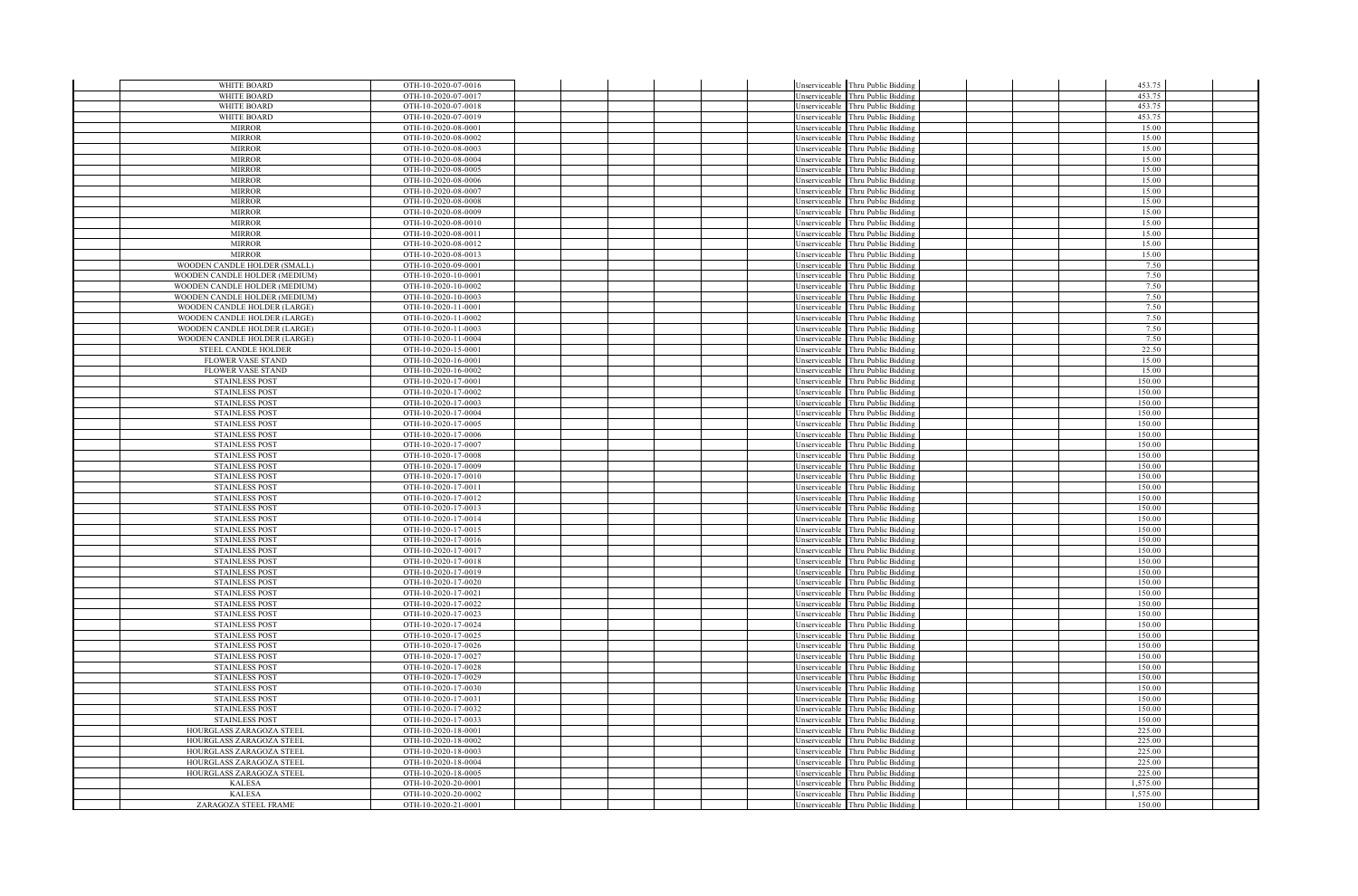| ZARAGOZA HANGER STEEL                                     | OTH-10-2020-21-0002                        |  |  |                                | Unserviceable Thru Public Bidding                                      |  | 270.00               |  |
|-----------------------------------------------------------|--------------------------------------------|--|--|--------------------------------|------------------------------------------------------------------------|--|----------------------|--|
| ZARAGOZA HANGER STEEL                                     | OTH-10-2020-21-0003                        |  |  | Unserviceable                  | Thru Public Bidding                                                    |  | 270.00               |  |
| <b>AGUINALDO'S BIKE</b>                                   | OTH-10-2020-22-0001                        |  |  | Unserviceable                  | Thru Public Bidding                                                    |  | 6,000.00             |  |
| <b>WOODEN FILE RACK</b>                                   | OTH-10-2020-23-0001                        |  |  |                                | Unserviceable Thru Public Bidding                                      |  | 30.00                |  |
| <b>WOODEN FILE RACK</b>                                   | OTH-10-2020-23-0002                        |  |  |                                | Unserviceable Thru Public Bidding                                      |  | 30.00                |  |
| <b>ROCKING HORSE</b>                                      | OTH-10-2020-24-0001                        |  |  | Unserviceable                  | Thru Public Bidding                                                    |  | 405.00               |  |
| HAT RACK STAND                                            | OTH-10-2020-25-0001                        |  |  | Unserviceable                  | Thru Public Bidding                                                    |  | 75.00                |  |
| <b>GLASS PARTITION</b>                                    | PRT-10-2020-01-0001                        |  |  | Unserviceable                  | hru Public Biddins                                                     |  | 270.00               |  |
| <b>GLASS PARTITION</b>                                    | PRT-10-2020-01-0002                        |  |  | Unserviceable                  | Thru Public Bidding                                                    |  | 270.00               |  |
| <b>GLASS PARTITION</b>                                    | PRT-10-2020-01-0003                        |  |  |                                | Unserviceable Thru Public Bidding                                      |  | 270.00               |  |
| <b>GLASS PARTITION</b>                                    | PRT-10-2020-01-0004                        |  |  |                                | Unserviceable Thru Public Bidding                                      |  | 270.00               |  |
| <b>GLASS PARTITION</b>                                    | PRT-10-2020-01-0005                        |  |  | Unserviceable                  | Thru Public Bidding                                                    |  | 270.00               |  |
| <b>GLASS PARTITION</b>                                    | PRT-10-2020-01-0006                        |  |  | Jnserviceable                  | Thru Public Bidding                                                    |  | 270.00               |  |
| <b>CAPIZ PARTITION</b>                                    | PRT-10-2020-02-0001                        |  |  | Unserviceable                  | Thru Public Bidding                                                    |  | 1,050.00             |  |
| <b>CAPIZ PARTITION</b>                                    | PRT-10-2020-02-0002                        |  |  | Unserviceable                  | hru Public Bidding                                                     |  | 1,050.00<br>1.050.00 |  |
| <b>CAPIZ PARTITION</b>                                    | PRT-10-2020-02-0003                        |  |  | Unserviceable                  | Thru Public Bidding                                                    |  |                      |  |
| <b>CAPIZ PARTITION</b><br><b>CAPIZ PARTITION</b>          | PRT-10-2020-02-0004<br>PRT-10-2020-02-0005 |  |  | Jnserviceable                  | Unserviceable Thru Public Bidding<br>Thru Public Bidding               |  | 1,050.00<br>1.050.00 |  |
| <b>CAPIZ PARTITION</b>                                    | PRT-10-2020-02-0006                        |  |  |                                | hru Public Bidding                                                     |  | 1.050.00             |  |
| <b>CAPIZ PARTITION</b>                                    | PRT-10-2020-02-0007                        |  |  | Unserviceable<br>Unserviceable | <b>Thru Public Bidding</b>                                             |  | 1,050.00             |  |
| <b>WOODEN PARTITION</b>                                   | PRT-10-2020-03-0004                        |  |  | Unserviceable                  | hru Public Bidding <sup>1</sup>                                        |  | 30.00                |  |
| <b>BAUL</b>                                               | PWR-10-2020-01-0001                        |  |  | Unserviceable                  | Thru Public Bidding                                                    |  | 60.00                |  |
| <b>BAUL</b>                                               | PWR-10-2020-01-0002                        |  |  |                                | Unserviceable Thru Public Bidding                                      |  | 60.00                |  |
| <b>BAUL</b>                                               | PWR-10-2020-01-0003                        |  |  | Unserviceable                  | Thru Public Bidding                                                    |  | 60.00                |  |
| <b>BONE &amp; LAID - BAUL</b>                             | PWR-10-2020-01-0004                        |  |  | Unserviceable                  | Thru Public Bidding                                                    |  | 450.00               |  |
| <b>BAUL</b>                                               | PWR-10-2020-01-0005                        |  |  | Unserviceable                  | Thru Public Bidding                                                    |  | 60.00                |  |
| <b>BAUL</b>                                               | PWR-10-2020-01-0006                        |  |  | Unserviceable                  | Thru Public Bidding                                                    |  | 60.00                |  |
| <b>BONE &amp; LAID - BAUL</b>                             | PWR-10-2020-01-0007                        |  |  | Unserviceable                  | hru Public Bidding                                                     |  | 450.00               |  |
| WOOD CURVING - MURAL HALF SUN                             | PWR-10-2020-02-0001                        |  |  |                                | Unserviceable Thru Public Bidding                                      |  | 45.00                |  |
| WOOD CURVING DISPLAY CONTAINER                            | PWR-10-2020-02-0002                        |  |  | Jnserviceable                  | Thru Public Bidding                                                    |  | 45.00                |  |
| WOOD CURVING DISPLAY CONTAINER                            | PWR-10-2020-02-0003                        |  |  | Unserviceable                  | Thru Public Bidding                                                    |  | 45.00                |  |
| WOOD CURVING - BULOL                                      | PWR-10-2020-02-0004                        |  |  | Unserviceable                  | hru Public Bidding                                                     |  | 45.00                |  |
| WOOD CURVING - BULOL                                      | PWR-10-2020-02-0005                        |  |  | Unserviceable                  | hru Public Biddins                                                     |  | 45.00                |  |
| WOOD CURVING - SUN (MEDIUM)                               | PWR-10-2020-02-0006                        |  |  | Unserviceable                  | Thru Public Bidding                                                    |  | 37.50                |  |
| WOOD CURVING - SUN (SMALL)                                | PWR-10-2020-02-0007                        |  |  | Unserviceable                  | Thru Public Bidding                                                    |  | 27.00                |  |
| WOOD CURVING - BOWL                                       | PWR-10-2020-02-0008                        |  |  | Unserviceable                  | Thru Public Bidding                                                    |  | 30.00                |  |
| WOOD CURVING - IFUGAO HEAD HUNTER                         | PWR-10-2020-02-0009                        |  |  | Unserviceable                  | Thru Public Bidding                                                    |  | 45.00                |  |
| WOOD CURVING - IFUGAO DRINKING MASTER                     | PWR-10-2020-02-0010                        |  |  | Unserviceable                  | Thru Public Bidding                                                    |  | 45.00                |  |
| WOOD CURVING - MURAL SAYAW SA BASO                        | PWR-10-2020-02-0011                        |  |  | Unserviceable                  | hru Public Bidding                                                     |  | 45.00                |  |
| WOOD CURVING - MURAL MADONNA & CHILD                      | PWR-10-2020-02-0012                        |  |  | Unserviceable                  | hru Public Bidding                                                     |  | 45.00                |  |
| WOOD CURVING - MURAL SI MALAKAS AT SI MAGANDA             | PWR-10-2020-02-0013                        |  |  | Unserviceable                  | Thru Public Bidding                                                    |  | 45.00                |  |
| WOOD CURVING - OLD WOMAN<br>WOOD CURVING - BULOL          | PWR-10-2020-02-0014                        |  |  |                                | Unserviceable Thru Public Bidding                                      |  | 45.00                |  |
| WOOD CURVING - BULOL                                      | PWR-10-2020-02-0016                        |  |  | Inserviceable                  | Thru Public Bidding                                                    |  | 45.00<br>45.00       |  |
| WOOD CURVING - BULOL                                      | PWR-10-2020-02-0017<br>PWR-10-2020-02-0018 |  |  | Unserviceable<br>Unserviceable | Thru Public Bidding<br><b>Thru Public Bidding</b>                      |  | 45.00                |  |
| WOOD CURVING - BULOL                                      | PWR-10-2020-02-0019                        |  |  | <b>Inserviceable</b>           | Thru Public Bidding                                                    |  | 45.00                |  |
| WOOD CURVING - MONKEY                                     | PWR-10-2020-02-0020                        |  |  |                                | Unserviceable Thru Public Bidding                                      |  | 45.00                |  |
| WOOD CURVING - MONKEY                                     | PWR-10-2020-02-0021                        |  |  |                                | Unserviceable Thru Public Bidding                                      |  | 45.00                |  |
| WOOD CURVING DISPLAY CONTAINER                            | PWR-10-2020-02-0022                        |  |  | Unserviceable                  | Thru Public Bidding                                                    |  | 30.00                |  |
| WOOD CURVING DISPLAY CONTAINER                            | PWR-10-2020-02-0023                        |  |  | Jnserviceable                  | hru Public Bidding                                                     |  | 30.00                |  |
| WOOD CURVING - BAHAY KUBO                                 | PWR-10-2020-02-0024                        |  |  | <b>Inserviceable</b>           | hru Public Bidding                                                     |  | 45.00                |  |
| WOOD CURVING - STATION OF THE CROSS                       | PWR-10-2020-02-0025                        |  |  | Unserviceable                  | hru Public Bidding                                                     |  | 75.00                |  |
| WOOD CURVING - STATION OF THE CROSS                       | PWR-10-2020-02-0026                        |  |  | Unserviceable                  | hru Public Bidding                                                     |  | 75.00                |  |
| WOOD CURVING - STATION OF THE CROSS                       | PWR-10-2020-02-0027                        |  |  | Unserviceable                  | Thru Public Bidding                                                    |  | 75.00                |  |
| WOOD CURVING - STATION OF THE CROSS                       | PWR-10-2020-02-0028                        |  |  | Jnserviceable                  | Thru Public Bidding                                                    |  | 75.00                |  |
| WOOD CURVING - STATION OF THE CROSS                       | PWR-10-2020-02-0029                        |  |  | Unserviceable                  | hru Public Bidding                                                     |  | 75.00                |  |
| WOOD CURVING - STATION OF THE CROSS                       | PWR-10-2020-02-0030                        |  |  | Unserviceable                  | hru Public Bidding <sup>1</sup>                                        |  | 75.00                |  |
| WOOD CURVING - STATION OF THE CROSS                       | PWR-10-2020-02-0031                        |  |  | Unserviceable                  | hru Public Bidding <sup>1</sup>                                        |  | 75.00                |  |
| WOOD CURVING - STATION OF THE CROSS                       | PWR-10-2020-02-0032                        |  |  | Unserviceable                  | Thru Public Bidding                                                    |  | 75.00                |  |
| WOOD CURVING - STATION OF THE CROSS                       | PWR-10-2020-02-0033                        |  |  | Unserviceable                  | Thru Public Bidding                                                    |  | 75.00                |  |
| WOOD CURVING - STATION OF THE CROSS                       | PWR-10-2020-02-0034                        |  |  | Unserviceable                  | Thru Public Bidding                                                    |  | 75.00                |  |
| WOOD CURVING - STATION OF THE CROSS                       | PWR-10-2020-02-0035                        |  |  | Unserviceable                  | Thru Public Bidding                                                    |  | 75.00                |  |
| WOOD CURVING - STATION OF THE CROSS                       | PWR-10-2020-02-0036                        |  |  | Jnserviceable                  | Thru Public Bidding                                                    |  | 75.00                |  |
| WOOD CURVING - STATION OF THE CROSS                       | PWR-10-2020-02-0037                        |  |  | Jnserviceable                  | Thru Public Bidding                                                    |  | 75.00                |  |
| WOOD CURVING - STATION OF THE CROSS                       | PWR-10-2020-02-0038                        |  |  | Inserviceable                  | Thru Public Bidding                                                    |  | 75.00<br>45.00       |  |
| WOOD CURVING - HEAD HUNTER                                | PWR-10-2020-02-0039<br>PWR-10-2020-02-0040 |  |  |                                | Unserviceable Thru Public Bidding                                      |  | 45.00                |  |
| WOOD CURVING - MAN BLOWING HORN<br><b>IFUGAO PAINTING</b> | PWR-10-2020-03-0001                        |  |  |                                | Unserviceable Thru Public Bidding<br>Unserviceable Thru Public Bidding |  | 375.00               |  |
| <b>IFUGAO PAINTING</b>                                    | PWR-10-2020-03-0002                        |  |  |                                | Unserviceable Thru Public Bidding                                      |  | 375.00               |  |
|                                                           |                                            |  |  |                                |                                                                        |  |                      |  |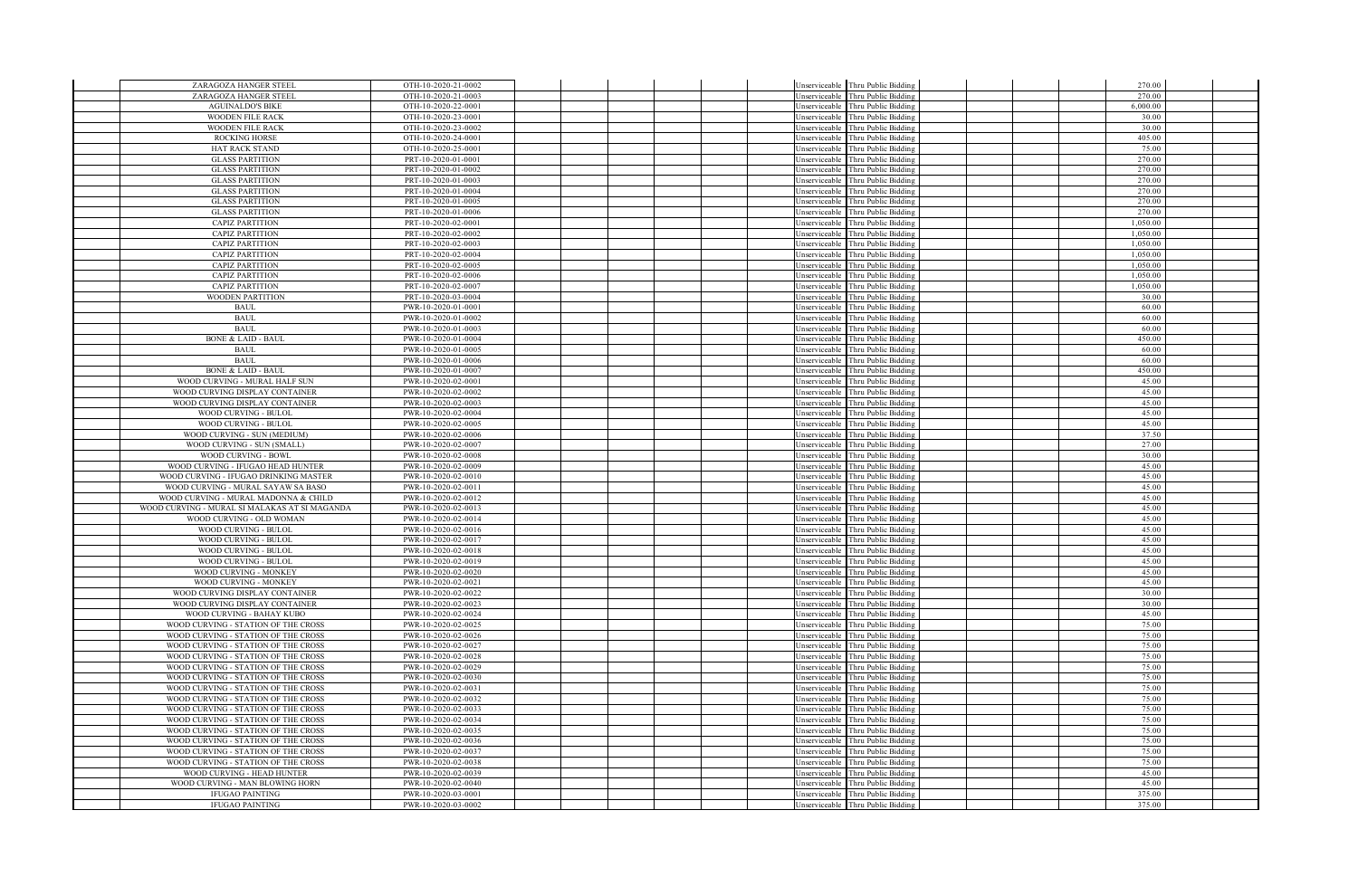| WOODEN FRAME - PHILIPPINE MAP BY REGION                                  | PWR-10-2020-04-0001                        |  | Unserviceable Thru Public Bidding                                                   |  | 570.00               |  |
|--------------------------------------------------------------------------|--------------------------------------------|--|-------------------------------------------------------------------------------------|--|----------------------|--|
| WOODEN FRAME - PHILIPPINE MAP                                            | PWR-10-2020-04-0002                        |  | Thru Public Bidding<br><b>Inserviceable</b>                                         |  | 675.00               |  |
| WOODEN FRAME - ZAMBOANGA                                                 | PWR-10-2020-04-0003                        |  | Thru Public Bidding<br><b>Inserviceable</b>                                         |  | 450.00               |  |
| WOODEN FRAME - MT. APO                                                   | PWR-10-2020-04-0004                        |  | Unserviceable Thru Public Bidding                                                   |  | 270.00               |  |
| WOODEN FRAME - CORONA PALAWAN                                            | PWR-10-2020-04-0005                        |  | Unserviceable Thru Public Bidding                                                   |  | 270.00               |  |
| WOODEN FRAME - PUERTO PRINCESA PALAWAN                                   | PWR-10-2020-04-0006                        |  | Thru Public Bidding<br><b>Inserviceable</b>                                         |  | 270.00               |  |
| WOODEN FRAME- STO. NIÑO                                                  | PWR-10-2020-04-0007                        |  | Thru Public Bidding<br>Unserviceable                                                |  | 225.00               |  |
| WOODEN FRAME - FATIMA                                                    | PWR-10-2020-04-0008                        |  | Thru Public Bidding<br>Unserviceable                                                |  | 270.00               |  |
| WOODEN FRAME - ABSTRACT PAINTING                                         | PWR-10-2020-04-0009                        |  | Thru Public Bidding<br>Unserviceable                                                |  | 45.00                |  |
| WOODEN FRAME - JESUS CHRIST PORTRAIT                                     | PWR-10-2020-04-0010                        |  | Thru Public Bidding<br>Unserviceable                                                |  | 600.00               |  |
| WOODEN FRAME - MAP                                                       | PWR-10-2020-04-0011                        |  | Thru Public Bidding<br>Unserviceable                                                |  | 600.00               |  |
| WOODEN FRAME - IFUGAO PAINTING                                           | PWR-10-2020-04-0012                        |  | Unserviceable<br>Thru Public Bidding                                                |  | 375.00               |  |
| WOODEN FRAME - JESUS CHRIST & 12 APOSTLES PORTRAIT                       | PWR-10-2020-04-0013                        |  | Thru Public Bidding<br>Jnserviceable                                                |  | 375.00               |  |
| WOODEN FRAME STAND                                                       | PWR-10-2020-04-0014                        |  | Thru Public Bidding<br>Jnserviceable                                                |  | 75.00                |  |
| WOODEN FRAME- STATION OF THE CROSS                                       | PWR-10-2020-04-0015                        |  | Thru Public Bidding<br>Inserviceable                                                |  | 300.00               |  |
| WOODEN FRAME- STATION OF THE CROSS                                       | PWR-10-2020-04-0016                        |  | Thru Public Bidding<br>Jnserviceable                                                |  | 300.00               |  |
| WOODEN FRAME- STATION OF THE CROSS                                       | PWR-10-2020-04-0017                        |  | Unserviceable<br>Thru Public Bidding                                                |  | 300.00               |  |
| WOODEN FRAME- STATION OF THE CROSS                                       | PWR-10-2020-04-0018                        |  | Thru Public Biddins<br>Inserviceable                                                |  | 300.00               |  |
| WOODEN FRAME- STATION OF THE CROSS                                       | PWR-10-2020-04-0019                        |  | Thru Public Bidding<br>Jnserviceable                                                |  | 300.00               |  |
| WOODEN FRAME- STATION OF THE CROSS                                       | PWR-10-2020-04-0020                        |  | <b>Thru Public Bidding</b><br>Jnserviceable                                         |  | 300.00               |  |
| WOODEN FRAME- STATION OF THE CROSS                                       | PWR-10-2020-04-0021                        |  | Jnserviceable<br>Thru Public Bidding                                                |  | 300.00               |  |
| WOODEN FRAME- STATION OF THE CROSS                                       | PWR-10-2020-04-0022                        |  | Thru Public Bidding<br>Unserviceable                                                |  | 300.00               |  |
| WOODEN FRAME- STATION OF THE CROSS                                       | PWR-10-2020-04-0023                        |  | Unserviceable<br>Thru Public Bidding                                                |  | 300.00               |  |
| WOODEN FRAME- STATION OF THE CROSS                                       | PWR-10-2020-04-0024                        |  | Unserviceable<br>Thru Public Bidding                                                |  | 300.00<br>300.00     |  |
| WOODEN FRAME- STATION OF THE CROSS                                       | PWR-10-2020-04-0025                        |  | Thru Public Bidding<br>Jnserviceable                                                |  | 300.00               |  |
| WOODEN FRAME- STATION OF THE CROSS<br>WOODEN FRAME- STATION OF THE CROSS | PWR-10-2020-04-0026<br>PWR-10-2020-04-0027 |  | Unserviceable<br>Thru Public Bidding<br>Jnserviceable<br>Thru Public Bidding        |  | 300.00               |  |
| WOODEN FRAME- STATION OF THE CROSS                                       | PWR-10-2020-04-0028                        |  |                                                                                     |  | 300.00               |  |
| TEXTILE HANGING FRAME                                                    | PWR-10-2020-05-0001                        |  | Thru Public Bidding<br>Jnserviceable<br>Unserviceable Thru Public Bidding           |  | 22.50                |  |
| <b>TEXTILE HANGING FRAME</b>                                             | PWR-10-2020-05-0002                        |  | Thru Public Bidding<br>Unserviceable                                                |  | 22.50                |  |
| TEXTILE HANGING FRAME                                                    | PWR-10-2020-05-0003                        |  | Thru Public Bidding<br>Unserviceable                                                |  | 22.50                |  |
| TEXTILE HANGING FRAME                                                    | PWR-10-2020-05-0004                        |  | Thru Public Bidding<br>Unserviceable                                                |  | 22.50                |  |
| <b>RATTAN BASKET</b>                                                     | PWR-10-2020-06-0001                        |  | Thru Public Bidding<br>Unserviceable                                                |  | 30.00                |  |
| <b>RATTAN DISPLAY VASE</b>                                               | PWR-10-2020-06-0002                        |  | Thru Public Bidding<br>Unserviceable                                                |  | 30.00                |  |
| RATTAN JAR                                                               | PWR-10-2020-06-0003                        |  | Thru Public Bidding<br>Unserviceable                                                |  | 30.00                |  |
| <b>WOODEN LADDER</b>                                                     | PWR-10-2020-07-0001                        |  | Thru Public Bidding<br>Unserviceable                                                |  | 225.00               |  |
| MAMA MARY AND CHILD STATUE                                               | STA-10-2020-01-0001                        |  | Thru Public Bidding<br>Jnserviceable                                                |  | 480.00               |  |
| VIRGIN DELOS REMEDIOS STATUE                                             | STA-10-2020-02-0001                        |  | Thru Public Bidding<br>Jnserviceable                                                |  | 645.00               |  |
| PENAFRANCIA STATUE                                                       | STA-10-2020-03-0001                        |  | Thru Public Bidding<br>Jnserviceable                                                |  | 112.50               |  |
| JESUS CHRIST CHILD STATUE                                                | STA-10-2020-04-0001                        |  | Thru Public Bidding<br><b>Inserviceable</b>                                         |  | 126.00               |  |
| JESUS CHRIST STATUE                                                      | STA-10-2020-05-0001                        |  | Thru Public Bidding<br>Unserviceable                                                |  | 3.750.00             |  |
| JESUS CHRIST STATUE (RESURRECTED)                                        | STA-10-2020-05-0002                        |  | Thru Public Biddins<br>Unserviceable                                                |  | 2.250.00             |  |
| <b>JOSE RIZAL STATUE WITH STAND</b>                                      | STA-10-2020-06-0001                        |  | Thru Public Bidding<br>Inserviceable                                                |  | 900.00               |  |
| STATUE RACK WITH GLASS                                                   | STA-10-2020-07-0001                        |  | Thru Public Bidding<br>Jnserviceable                                                |  | 435.00               |  |
| SMALL STATUE - CRUCIFIX                                                  | STA-10-2020-08-0001                        |  | Thru Public Bidding<br>Unserviceable                                                |  | 67.50                |  |
| <b>OFFICE TABLE</b>                                                      | TBL-10-2020-01-0001                        |  | Thru Public Bidding<br>Unserviceable                                                |  | 1,650.00             |  |
| <b>OFFICE TABLE</b>                                                      | TBL-10-2020-01-0002                        |  | Thru Public Bidding<br>Unserviceable                                                |  | 1,650.00             |  |
| <b>OFFICE TABLE</b>                                                      | TBL-10-2020-01-0003                        |  | Unserviceable<br>Thru Public Bidding                                                |  | 1,650.00             |  |
| <b>OFFICE TABLE</b>                                                      | TBL-10-2020-01-0004                        |  | Unserviceable<br>Thru Public Bidding                                                |  | 1,650.00             |  |
| <b>OFFICE TABLE</b>                                                      | TBL-10-2020-01-0006                        |  | Thru Public Bidding<br>Jnserviceable                                                |  | 1,650.00             |  |
| <b>OFFICE TABLE</b>                                                      | TBL-10-2020-01-0007                        |  | Thru Public Bidding<br>Jnserviceable                                                |  | 1,650.00             |  |
| <b>OFFICE TABLE</b>                                                      | TBL-10-2020-01-0009                        |  | Thru Public Bidding<br>Inserviceable                                                |  | 1,650.00             |  |
| <b>OFFICE TABLE</b>                                                      | TBL-10-2020-01-0013                        |  | Thru Public Bidding<br>Jnserviceable                                                |  | 1.650.00             |  |
| <b>OFFICE TABLE</b>                                                      | TBL-10-2020-01-0014                        |  | Jnserviceable<br>Thru Public Bidding                                                |  | 1,650.00             |  |
| <b>OFFICE TABLE</b>                                                      | TBL-10-2020-01-0016                        |  | Jnserviceable<br>Thru Public Bidding                                                |  | 1,650.00             |  |
| <b>OFFICE TABLE</b>                                                      | TBL-10-2020-01-0018                        |  | Thru Public Bidding<br>Jnserviceable                                                |  | 1,650.00             |  |
| <b>OFFICE TABLE</b>                                                      | TBL-10-2020-01-0019                        |  | Unserviceable<br>Thru Public Bidding                                                |  | 1,650.00             |  |
| <b>OFFICE TABLE</b>                                                      | TBL-10-2020-01-0020                        |  | Jnserviceable<br>Thru Public Bidding                                                |  | 1,650.00             |  |
| <b>OFFICE TABLE</b>                                                      | TBL-10-2020-01-0021                        |  | Unserviceable<br>Thru Public Bidding                                                |  | 1,650.00             |  |
| <b>OFFICE TABLE</b>                                                      | TBL-10-2020-01-0022                        |  | Unserviceable<br>Thru Public Bidding                                                |  | 1,650.00             |  |
| <b>OFFICE TABLE</b>                                                      | TBL-10-2020-01-0023                        |  | Unserviceable<br>Thru Public Bidding                                                |  | 1,650.00             |  |
| <b>OFFICE TABLE</b>                                                      | TBL-10-2020-01-0024                        |  | Thru Public Bidding<br>Jnserviceable                                                |  | 1,650.00             |  |
| <b>OFFICE TABLE</b>                                                      | TBL-10-2020-01-0025                        |  | Thru Public Bidding<br>Jnserviceable                                                |  | 1,650.00             |  |
| <b>OFFICE TABLE</b><br><b>OFFICE TABLE</b>                               | TBL-10-2020-01-0026<br>TBL-10-2020-01-0028 |  | Thru Public Bidding<br>Jnserviceable<br><b>Inserviceable</b><br>Thru Public Biddins |  | 1,650.00<br>1,650.00 |  |
| <b>OFFICE TABLE</b>                                                      | TBL-10-2020-01-0029                        |  |                                                                                     |  | 1,650.00             |  |
| <b>OFFICE TABLE</b>                                                      | TBL-10-2020-01-0030                        |  | Unserviceable Thru Public Bidding<br>Thru Public Bidding<br>Unserviceable           |  | 1,650.00             |  |
| <b>OFFICE TABLE</b>                                                      | TBL-10-2020-01-0031                        |  | Unserviceable Thru Public Bidding                                                   |  | 1,650.00             |  |
| <b>OFFICE TABLE</b>                                                      | TBL-10-2020-01-0032                        |  | Unserviceable Thru Public Bidding                                                   |  | 1.650.00             |  |
|                                                                          |                                            |  |                                                                                     |  |                      |  |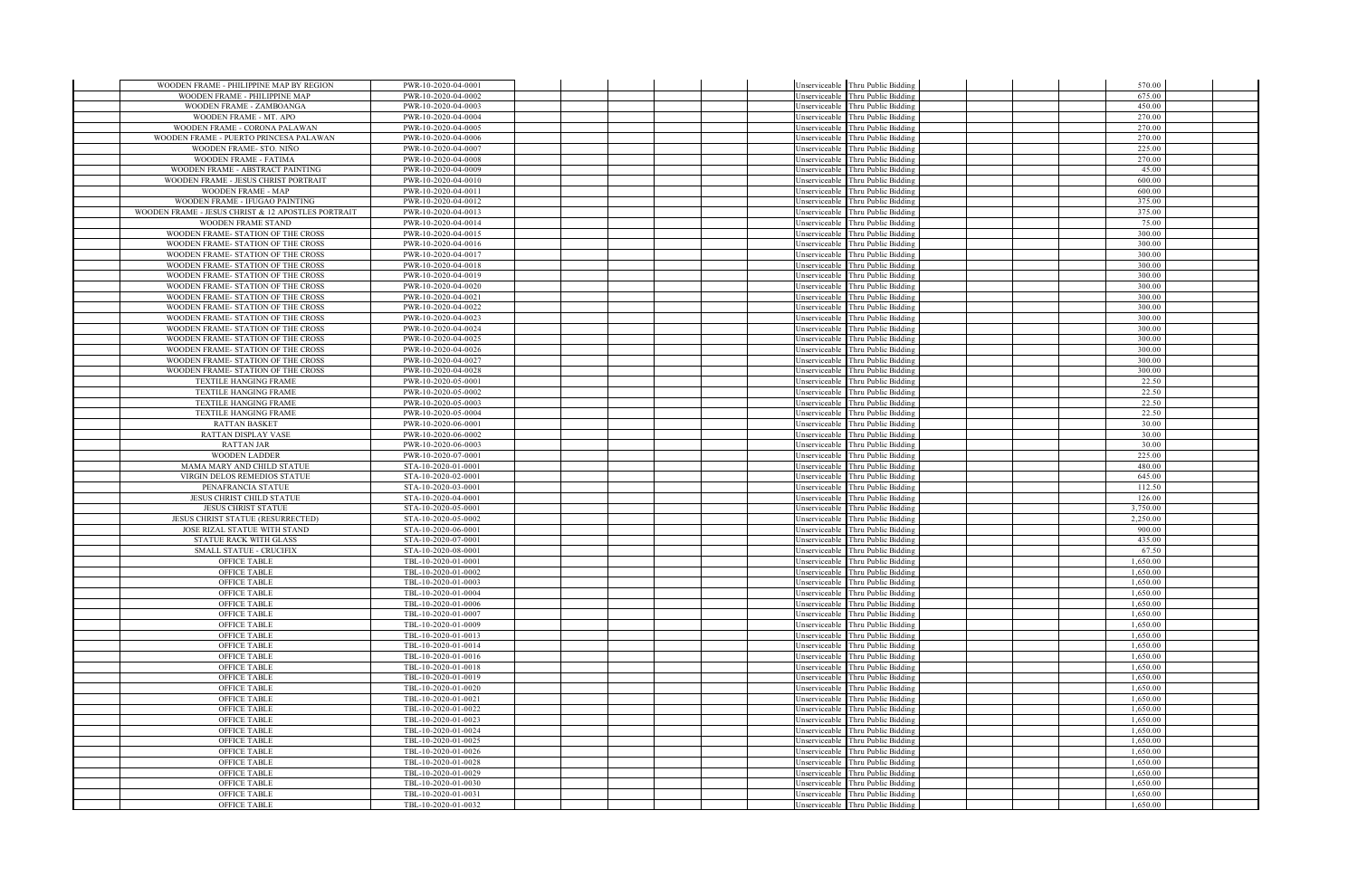| <b>OFFICE TABLE</b>                          | TBL-10-2020-01-0033                        |  |  |               | Unserviceable Thru Public Bidding                                      |  | 1,650.00         |  |
|----------------------------------------------|--------------------------------------------|--|--|---------------|------------------------------------------------------------------------|--|------------------|--|
| <b>OFFICE TABLE</b>                          | TBL-10-2020-01-0034                        |  |  |               | Unserviceable Thru Public Bidding                                      |  | 1,650.00         |  |
| <b>OFFICE TABLE</b>                          | TBL-10-2020-01-0035                        |  |  |               | Unserviceable Thru Public Bidding                                      |  | 1.650.00         |  |
| <b>OFFICE TABLE</b>                          | TBL-10-2020-01-0036                        |  |  |               | Unserviceable Thru Public Bidding                                      |  | 1,650.00         |  |
| <b>OFFICE TABLE</b>                          | TBL-10-2020-01-0037                        |  |  |               | Unserviceable Thru Public Bidding                                      |  | 1,650.00         |  |
| <b>OFFICE TABLE</b>                          | TBL-10-2020-01-0039                        |  |  | Unserviceable | Thru Public Bidding                                                    |  | 1,650.00         |  |
| <b>OFFICE TABLE</b>                          | TBL-10-2020-01-0040                        |  |  |               | Unserviceable Thru Public Bidding                                      |  | 1,650.00         |  |
| OFFICE TABLE WITH TOP GLASS                  | TBL-10-2020-01-0041                        |  |  | Unserviceable | Thru Public Bidding                                                    |  | 90.00            |  |
| OFFICE TABLE                                 | TBL-10-2020-01-0042                        |  |  |               | Unserviceable Thru Public Bidding                                      |  | 1,650.00         |  |
| <b>OFFICE TABLE</b>                          | TBL-10-2020-01-0043                        |  |  |               | Unserviceable Thru Public Bidding                                      |  | 1,650.00         |  |
| <b>OFFICE TABLE</b>                          | TBL-10-2020-01-0045                        |  |  | Unserviceable | Thru Public Bidding                                                    |  | 1,650.00         |  |
| <b>OFFICE TABLE</b>                          | TBL-10-2020-01-0047                        |  |  | Unserviceable | Thru Public Bidding                                                    |  | 1,650.00         |  |
| <b>OFFICE TABLE</b>                          | TBL-10-2020-01-0048                        |  |  | Unserviceable | Thru Public Bidding                                                    |  | 1,650.00         |  |
| OFFICE TABLE                                 | TBL-10-2020-01-0050                        |  |  | Unserviceable | Thru Public Bidding                                                    |  | 1,650.00         |  |
| OFFICE TABLE                                 | TBL-10-2020-01-0051                        |  |  |               | Unserviceable Thru Public Bidding                                      |  | 1,650.00         |  |
| <b>DINING ROUND TABLE</b>                    | TBL-10-2020-02-0001                        |  |  |               | Unserviceable Thru Public Bidding                                      |  | 675.00           |  |
| DINING MARBLE ROUND TABLE                    | TBL-10-2020-02-0003                        |  |  |               | Unserviceable Thru Public Bidding                                      |  | 2.767.50         |  |
| DINING MARBLE ROUND TABLE                    | TBL-10-2020-02-0004                        |  |  | Jnserviceable | Thru Public Bidding                                                    |  | 2.767.50         |  |
| <b>DINING ROUND TABLE</b>                    | TBL-10-2020-02-0005                        |  |  | Unserviceable | Thru Public Bidding                                                    |  | 675.00           |  |
| <b>DINING ROUND TABLE</b>                    | TBL-10-2020-02-0006                        |  |  | Unserviceable | Thru Public Bidding                                                    |  | 675.00           |  |
| DINING MARBLE ROUND TABLE                    | TBL-10-2020-02-0007                        |  |  | Unserviceable | Thru Public Bidding                                                    |  | 2,767.50         |  |
| DINING BONE AND LAID ROUND TABLE             | TBL-10-2020-02-0008                        |  |  | Unserviceable | Thru Public Bidding                                                    |  | 975.00           |  |
| <b>DINING ROUND TABLE</b>                    | TBL-10-2020-02-0009                        |  |  | Unserviceable | Thru Public Bidding                                                    |  | 675.00           |  |
| <b>FOLDING TABLE</b>                         | TBL-10-2020-03-0001                        |  |  | Unserviceable | Thru Public Bidding                                                    |  | 309.38           |  |
| <b>FOLDING TABLE</b>                         | TBL-10-2020-03-0002                        |  |  | Unserviceable | Thru Public Bidding                                                    |  | 309.38           |  |
| <b>FOLDING TABLE</b>                         | TBL-10-2020-03-0003                        |  |  | Unserviceable | Thru Public Bidding                                                    |  | 309.38           |  |
| <b>FOLDING TABLE</b>                         | TBL-10-2020-03-0004                        |  |  |               | Unserviceable Thru Public Bidding                                      |  | 309.38           |  |
| <b>FOLDING TABLE</b>                         | TBL-10-2020-03-0005                        |  |  |               | Unserviceable Thru Public Bidding                                      |  | 309.38           |  |
| <b>FOLDING TABLE</b>                         | TBL-10-2020-03-0008                        |  |  |               | Unserviceable Thru Public Bidding                                      |  | 309.38           |  |
| <b>ORCHIDS TABLE</b>                         | TBL-10-2020-04-0001                        |  |  | Unserviceable | Thru Public Bidding                                                    |  | 697.50           |  |
| <b>ORCHIDS TABLE</b>                         | TBL-10-2020-04-0002                        |  |  | Unserviceable | Thru Public Bidding                                                    |  | 697.50           |  |
| <b>ORCHIDS TABLE</b>                         | TBL-10-2020-04-0003                        |  |  | Unserviceable | Thru Public Bidding                                                    |  | 697.50           |  |
| <b>ORCHIDS TABLE</b>                         | TBL-10-2020-04-0004                        |  |  | Unserviceable | Thru Public Bidding                                                    |  | 697.50           |  |
| <b>ORCHIDS TABLE</b>                         | TBL-10-2020-04-0005                        |  |  |               | Unserviceable Thru Public Bidding                                      |  | 697.50           |  |
| <b>ORCHIDS TABLE</b>                         | TBL-10-2020-04-0006                        |  |  | Unserviceable | Thru Public Bidding                                                    |  | 697.50           |  |
| <b>ORCHIDS TABLE</b>                         | TBL-10-2020-04-0007                        |  |  | Unserviceable | Thru Public Bidding                                                    |  | 697.50           |  |
| <b>ORCHIDS TABLE</b>                         | TBL-10-2020-04-0009                        |  |  | Unserviceable | Thru Public Bidding                                                    |  | 697.50           |  |
| <b>ORCHIDS TABLE</b>                         | TBL-10-2020-04-0010                        |  |  | Unserviceable | Thru Public Bidding                                                    |  | 697.50           |  |
| <b>ORCHIDS TABLE</b>                         | TBL-10-2020-04-0011                        |  |  | Unserviceable | Thru Public Bidding                                                    |  | 697.50<br>697.50 |  |
| <b>ORCHIDS TABLE</b>                         | TBL-10-2020-04-0012                        |  |  |               | Unserviceable Thru Public Bidding                                      |  |                  |  |
| <b>ORCHIDS TABLE</b><br><b>ORCHIDS TABLE</b> | TBL-10-2020-04-0013<br>TBL-10-2020-04-0014 |  |  |               | Unserviceable Thru Public Bidding<br>Unserviceable Thru Public Bidding |  | 697.50<br>697.50 |  |
| <b>ORCHIDS TABLE</b>                         | TBL-10-2020-04-0015                        |  |  | Jnserviceable | Thru Public Bidding                                                    |  | 697.50           |  |
| <b>ORCHIDS TABLE</b>                         | TBL-10-2020-04-0016                        |  |  | Unserviceable | Thru Public Bidding                                                    |  | 697.50           |  |
| <b>ORCHIDS TABLE</b>                         | TBL-10-2020-04-0017                        |  |  | Unserviceable | Thru Public Bidding                                                    |  | 697.50           |  |
| <b>ORCHIDS TABLE</b>                         | TBL-10-2020-04-0018                        |  |  |               | Unserviceable Thru Public Bidding                                      |  | 697.50           |  |
| <b>ORCHIDS TABLE</b>                         | TBL-10-2020-04-0019                        |  |  |               | Unserviceable Thru Public Bidding                                      |  | 697.50           |  |
| <b>ORCHIDS TABLE</b>                         | TBL-10-2020-04-0020                        |  |  |               | Unserviceable Thru Public Bidding                                      |  | 697.50           |  |
| <b>ORCHIDS TABLE</b>                         | TBL-10-2020-04-0021                        |  |  | Unserviceable | Thru Public Bidding                                                    |  | 697.50           |  |
| <b>ORCHIDS TABLE</b>                         | TBL-10-2020-04-0022                        |  |  | Unserviceable | Thru Public Bidding                                                    |  | 697.50           |  |
| <b>ORCHIDS TABLE</b>                         | TBL-10-2020-04-0023                        |  |  | Unserviceable | Thru Public Bidding                                                    |  | 697.50           |  |
| <b>ORCHIDS TABLE</b>                         | TBL-10-2020-04-0024                        |  |  | Jnserviceable | Thru Public Bidding                                                    |  | 697.50           |  |
| <b>ORCHIDS TABLE</b>                         | TBL-10-2020-04-0025                        |  |  |               | Unserviceable Thru Public Bidding                                      |  | 697.50           |  |
| <b>ORCHIDS TABLE</b>                         | TBL-10-2020-04-0026                        |  |  |               | Unserviceable Thru Public Bidding                                      |  | 697.50           |  |
| <b>ORCHIDS TABLE</b>                         | TBL-10-2020-04-0027                        |  |  | Unserviceable | Thru Public Bidding                                                    |  | 697.50           |  |
| <b>ORCHIDS TABLE</b>                         | TBL-10-2020-04-0028                        |  |  | Unserviceable | Thru Public Bidding                                                    |  | 697.50           |  |
| <b>ORCHIDS TABLE</b>                         | TBL-10-2020-04-0029                        |  |  | Unserviceable | Thru Public Bidding                                                    |  | 697.50           |  |
| <b>ORCHIDS TABLE</b>                         | TBL-10-2020-04-0030                        |  |  | Unserviceable | Thru Public Bidding                                                    |  | 697.50           |  |
| <b>ORCHIDS TABLE</b>                         | TBL-10-2020-04-0031                        |  |  | Unserviceable | Thru Public Bidding                                                    |  | 697.50           |  |
| <b>ORCHIDS TABLE</b>                         | TBL-10-2020-04-0032                        |  |  | Unserviceable | Thru Public Bidding                                                    |  | 697.50           |  |
| <b>ORCHIDS TABLE</b>                         | TBL-10-2020-04-0033                        |  |  | Unserviceable | Thru Public Bidding                                                    |  | 697.50           |  |
| SIDE TABLE                                   | TBL-10-2020-05-0001                        |  |  | Unserviceable | Thru Public Bidding                                                    |  | 144.00           |  |
| <b>SIDE TABLE</b>                            | TBL-10-2020-05-0003                        |  |  | Unserviceable | Thru Public Bidding                                                    |  | 144.00           |  |
| <b>SIDE TABLE</b>                            | TBL-10-2020-05-0004                        |  |  | Unserviceable | Thru Public Bidding                                                    |  | 144.00           |  |
| <b>SIDE TABLE</b>                            | TBL-10-2020-05-0005                        |  |  |               | Unserviceable Thru Public Bidding                                      |  | 144.00           |  |
| <b>SIDE TABLE</b>                            | TBL-10-2020-05-0006                        |  |  |               | Unserviceable Thru Public Bidding                                      |  | 144.00           |  |
| <b>SIDE TABLE</b>                            | TBL-10-2020-05-0008                        |  |  |               | Unserviceable Thru Public Bidding                                      |  | 144.00           |  |
| <b>SIDE TABLE</b>                            | TBL-10-2020-05-0009                        |  |  |               | Unserviceable Thru Public Bidding                                      |  | 144.00           |  |
| <b>SIDE TABLE</b>                            | TBL-10-2020-05-0010                        |  |  |               | Unserviceable Thru Public Bidding                                      |  | 144.00           |  |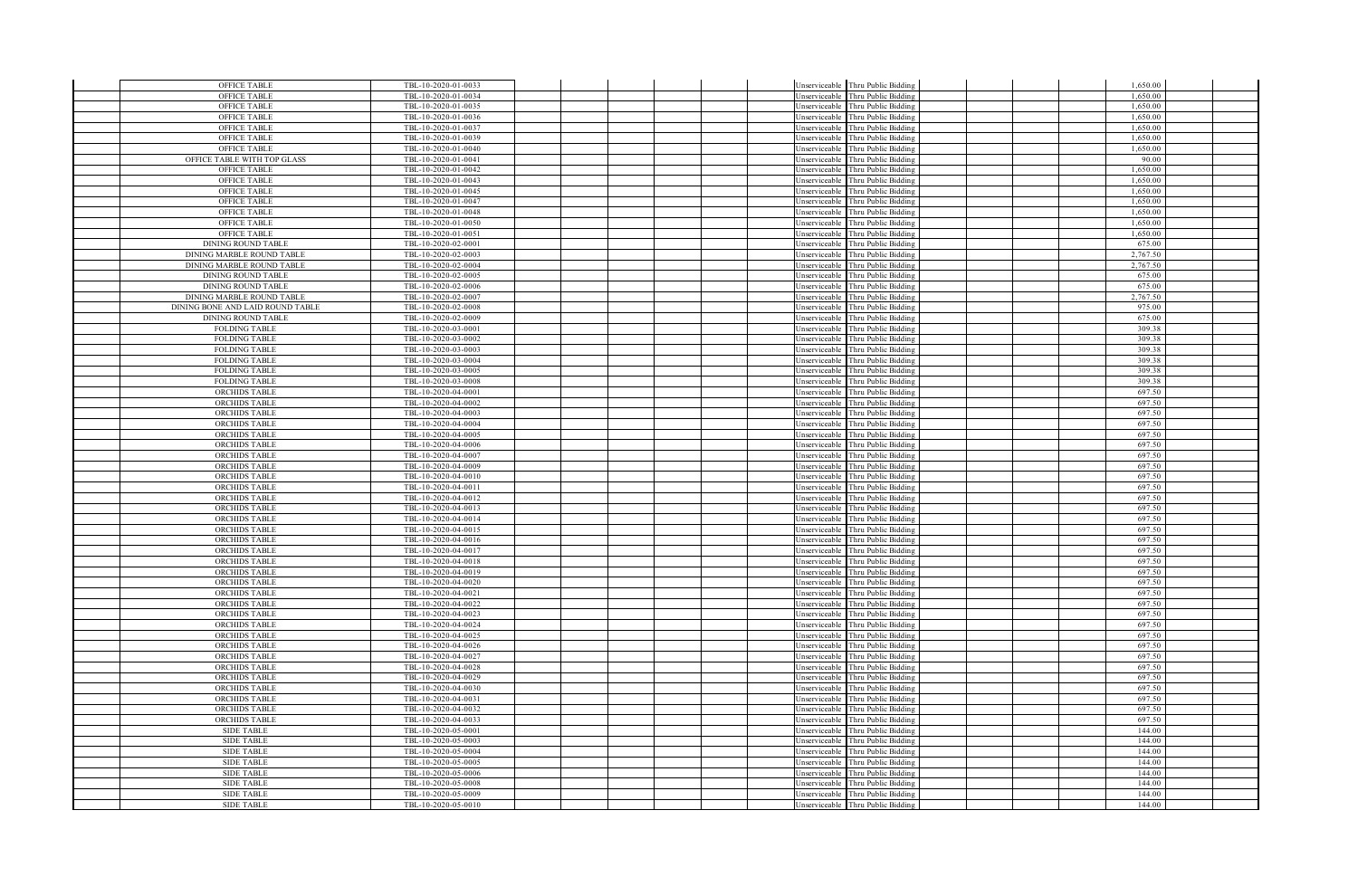| SIDE TABLE                                 | TBL-10-2020-05-0011                        |  |  | Unserviceable Thru Public Bidding                                      |  | 144.00           |  |
|--------------------------------------------|--------------------------------------------|--|--|------------------------------------------------------------------------|--|------------------|--|
| <b>SIDE TABLE</b>                          | TBL-10-2020-05-0012                        |  |  | Unserviceable Thru Public Bidding                                      |  | 144.00           |  |
| <b>SIDE TABLE</b>                          | TBL-10-2020-05-0013                        |  |  | Unserviceable Thru Public Bidding                                      |  | 144.00           |  |
| <b>SIDE TABLE</b>                          | TBL-10-2020-05-0014                        |  |  | Unserviceable Thru Public Bidding                                      |  | 144.00           |  |
| <b>SIDE TABLE</b>                          | TBL-10-2020-05-0015                        |  |  | Unserviceable Thru Public Bidding                                      |  | 144.00           |  |
| BATIBOT TABLE WITH TOP GLASS               | TBL-10-2020-06-0001                        |  |  | Unserviceable Thru Public Biddins                                      |  | 135.00           |  |
| BATIBOT TABLE WITH TOP GLASS               | TBL-10-2020-06-0002                        |  |  | Unserviceable Thru Public Bidding                                      |  | 135.00           |  |
| <b>BATIBOT TABLE</b>                       | TBL-10-2020-06-0003                        |  |  | Unserviceable Thru Public Bidding                                      |  | 112.50           |  |
| <b>BATIBOT TABLE</b>                       | TBL-10-2020-06-0004                        |  |  | Unserviceable Thru Public Bidding                                      |  | 112.50           |  |
| <b>BATIBOT TABLE</b>                       | TBL-10-2020-06-0005                        |  |  | Unserviceable Thru Public Bidding                                      |  | 112.50           |  |
| <b>BATIBOT TABLE</b>                       | TBL-10-2020-06-0006                        |  |  | Unserviceable Thru Public Bidding                                      |  | 112.50           |  |
| <b>COMPUTER TABLE</b>                      | TBL-10-2020-07-0001                        |  |  | Unserviceable Thru Public Biddin                                       |  | 75.00            |  |
| <b>COMPUTER TABLE</b>                      | TBL-10-2020-07-0002                        |  |  | Unserviceable Thru Public Bidding                                      |  | 75.00            |  |
| <b>COMPUTER TABLE</b>                      | TBL-10-2020-07-0003                        |  |  | Unserviceable Thru Public Bidding                                      |  | 75.00            |  |
| <b>WOODEN TABLE</b>                        | TBL-10-2020-12-0001                        |  |  | Jnserviceable Thru Public Bidding                                      |  | 562.50           |  |
| <b>WOODEN TABLE</b>                        | TBL-10-2020-12-0002                        |  |  | Jnserviceable Thru Public Bidding                                      |  | 562.50           |  |
| <b>WOODEN TABLE</b>                        | TBL-10-2020-12-0003                        |  |  | Unserviceable Thru Public Bidding                                      |  | 562.50           |  |
| <b>WOODEN TABLE</b><br><b>WOODEN TABLE</b> | TBL-10-2020-12-0004                        |  |  | Jnserviceable Thru Public Biddin                                       |  | 562.50<br>562.50 |  |
|                                            | TBL-10-2020-12-0005                        |  |  | Unserviceable Thru Public Bidding                                      |  | 562.50           |  |
| <b>WOODEN TABLE</b><br><b>WOODEN TABLE</b> | TBL-10-2020-12-0007<br>TBL-10-2020-12-0008 |  |  | Jnserviceable Thru Public Bidding<br>Unserviceable Thru Public Bidding |  | 562.50           |  |
| <b>WOODEN TABLE</b>                        | TBL-10-2020-12-0010                        |  |  | Unserviceable Thru Public Bidding                                      |  | 562.50           |  |
| <b>WOODEN TABLE</b>                        | TBL-10-2020-12-0011                        |  |  | Unserviceable Thru Public Bidding                                      |  | 562.50           |  |
| <b>WOODEN TABLE</b>                        | TBL-10-2020-12-0013                        |  |  | Unserviceable Thru Public Bidding                                      |  | 562.50           |  |
| <b>WOODEN TABLE</b>                        | TBL-10-2020-12-0014                        |  |  | Unserviceable Thru Public Bidding                                      |  | 562.50           |  |
| WOODEN TABLE (CAPIZ) WITH TOP GLASS        | TBL-10-2020-12-0015                        |  |  | Unserviceable Thru Public Bidding                                      |  | 1,125.00         |  |
| WOODEN TABLE (CAPIZ) WITH TOP GLASS        | TBL-10-2020-12-0016                        |  |  | Jnserviceable Thru Public Bidding                                      |  | 1,125.00         |  |
| WOODEN TABLE (CAPIZ) WITH TOP GLASS        | TBL-10-2020-12-0017                        |  |  | Jnserviceable Thru Public Bidding                                      |  | 1.125.00         |  |
| <b>WOODEN TABLE</b>                        | TBL-10-2020-12-0018                        |  |  | Unserviceable Thru Public Bidding                                      |  | 562.50           |  |
| <b>SOLID WOODEN TABLE</b>                  | TBL-10-2020-12-0019                        |  |  | Unserviceable Thru Public Bidding                                      |  | 1,350.00         |  |
| SOLID WOODEN TABLE                         | TBL-10-2020-12-0020                        |  |  | Unserviceable Thru Public Bidding                                      |  | 1.350.00         |  |
| <b>WOODEN TABLE</b>                        | TBL-10-2020-12-0021                        |  |  | Unserviceable Thru Public Bidding                                      |  | 562.50           |  |
| WOODEN TABLE (CAPIZ) WITH TOP GLASS        | TBL-10-2020-12-0022                        |  |  | Unserviceable Thru Public Bidding                                      |  | 1.125.00         |  |
| BONE AND LAID WOODEN TABLE                 | TBL-10-2020-12-0023                        |  |  | Unserviceable Thru Public Bidding                                      |  | 487.50           |  |
| WOODEN TABLE (CAPIZ) WITH TOP GLASS        | TBL-10-2020-12-0024                        |  |  | Unserviceable Thru Public Bidding                                      |  | 1,125.00         |  |
| <b>WOODEN TABLE</b>                        | TBL-10-2020-12-0025                        |  |  | Unserviceable Thru Public Bidding                                      |  | 562.50           |  |
| SOLID WOODEN TABLE                         | TBL-10-2020-12-0026                        |  |  | Unserviceable Thru Public Bidding                                      |  | 1.350.00         |  |
| WOODEN TABLE (CAPIZ) WITH TOP GLASS        | TBL-10-2020-12-0027                        |  |  | Unserviceable Thru Public Bidding                                      |  | 1,125.00         |  |
| SOLID WOODEN TABLE                         | TBL-10-2020-12-0028                        |  |  | Unserviceable Thru Public Bidding                                      |  | 1,350.00         |  |
| <b>WOODEN TABLE - 2 SHELVES</b>            | TBL-10-2020-12-0029                        |  |  | Unserviceable Thru Public Bidding                                      |  | 1.125.00         |  |
| <b>WOODEN TABLE</b>                        | TBL-10-2020-12-0030                        |  |  | Unserviceable Thru Public Bidding                                      |  | 562.50           |  |
| <b>WOODEN TABLE</b>                        | TBL-10-2020-12-0031                        |  |  | Unserviceable Thru Public Biddin                                       |  | 562.50           |  |
| <b>WOODEN TABLE</b>                        | TBL-10-2020-12-0032                        |  |  | Unserviceable Thru Public Bidding                                      |  | 562.50           |  |
| <b>WOODEN TABLE</b>                        | TBL-10-2020-12-0033                        |  |  | Jnserviceable Thru Public Bidding                                      |  | 562.50           |  |
| <b>WOODEN TABLE</b>                        | TBL-10-2020-12-0034                        |  |  | Unserviceable Thru Public Bidding                                      |  | 562.50           |  |
| <b>WOODEN TABLE</b>                        | TBL-10-2020-12-0035                        |  |  | Unserviceable Thru Public Bidding                                      |  | 562.50<br>562.50 |  |
| <b>WOODEN TABLE</b>                        | TBL-10-2020-12-0036                        |  |  | Unserviceable Thru Public Bidding                                      |  | 562.50           |  |
| <b>WOODEN TABLE</b><br><b>WOODEN TABLE</b> | TBL-10-2020-12-0037<br>TBL-10-2020-12-0038 |  |  | Unserviceable Thru Public Bidding<br>Unserviceable Thru Public Bidding |  | 562.50           |  |
| <b>WOODEN TABLE</b>                        | TBL-10-2020-12-0040                        |  |  | Unserviceable Thru Public Bidding                                      |  | 562.50           |  |
| <b>WOODEN TABLE</b>                        | TBL-10-2020-12-0041                        |  |  | Unserviceable Thru Public Bidding                                      |  | 562.50           |  |
| <b>WOODEN TABLE</b>                        | TBL-10-2020-12-0044                        |  |  | Unserviceable Thru Public Bidding                                      |  | 562.50           |  |
| <b>WOODEN TABLE</b>                        | TBL-10-2020-12-0045                        |  |  | Unserviceable Thru Public Bidding                                      |  | 562.50           |  |
| <b>WOODEN TABLE</b>                        | TBL-10-2020-12-0046                        |  |  | Unserviceable Thru Public Bidding                                      |  | 562.50           |  |
| <b>WOODEN TABLE</b>                        | TBL-10-2020-12-0047                        |  |  | Unserviceable Thru Public Bidding                                      |  | 562.50           |  |
| <b>WOODEN TABLE</b>                        | TBL-10-2020-12-0048                        |  |  | Unserviceable Thru Public Bidding                                      |  | 562.50           |  |
| <b>WOODEN TABLE</b>                        | TBL-10-2020-12-0049                        |  |  | Unserviceable Thru Public Bidding                                      |  | 562.50           |  |
| <b>WOODEN TABLE</b>                        | TBL-10-2020-12-0050                        |  |  | Unserviceable Thru Public Bidding                                      |  | 562.50           |  |
| <b>WOODEN TABLE</b>                        | TBL-10-2020-12-0051                        |  |  | Unserviceable Thru Public Bidding                                      |  | 562.50           |  |
| <b>WOODEN TABLE</b>                        | TBL-10-2020-12-0052                        |  |  | Unserviceable Thru Public Bidding                                      |  | 562.50           |  |
| <b>WOODEN TABLE</b>                        | TBL-10-2020-12-0053                        |  |  | Unserviceable Thru Public Bidding                                      |  | 562.50           |  |
| <b>WOODEN TABLE</b>                        | TBL-10-2020-12-0054                        |  |  | Jnserviceable Thru Public Biddin;                                      |  | 562.50           |  |
| <b>STATUE TABLE</b>                        | TBL-10-2020-13-0001                        |  |  | Jnserviceable Thru Public Bidding                                      |  | 300.00           |  |
| <b>STATUE TABLE</b>                        | TBL-10-2020-13-0002                        |  |  | Unserviceable Thru Public Bidding                                      |  | 300.00           |  |
| <b>MASS TABLE</b>                          | TBL-10-2020-14-0001                        |  |  | Unserviceable Thru Public Bidding                                      |  | 1,140.00         |  |
| <b>SPEAKER RACK</b>                        | TBL-10-2020-15-0001                        |  |  | Unserviceable Thru Public Bidding                                      |  | 52.50            |  |
| <b>SPEAKER RACK</b>                        | TBL-10-2020-15-0002                        |  |  | Unserviceable Thru Public Bidding                                      |  | 52.50            |  |
| CENTER TABLE WITH TOP GLASS                | TBL-10-2020-16-0001                        |  |  | Unserviceable Thru Public Bidding                                      |  | 217.50           |  |
| CENTER TABLE WITH TOP GLASS                | TBL-10-2020-16-0002                        |  |  | Unserviceable Thru Public Bidding                                      |  | 217.50           |  |